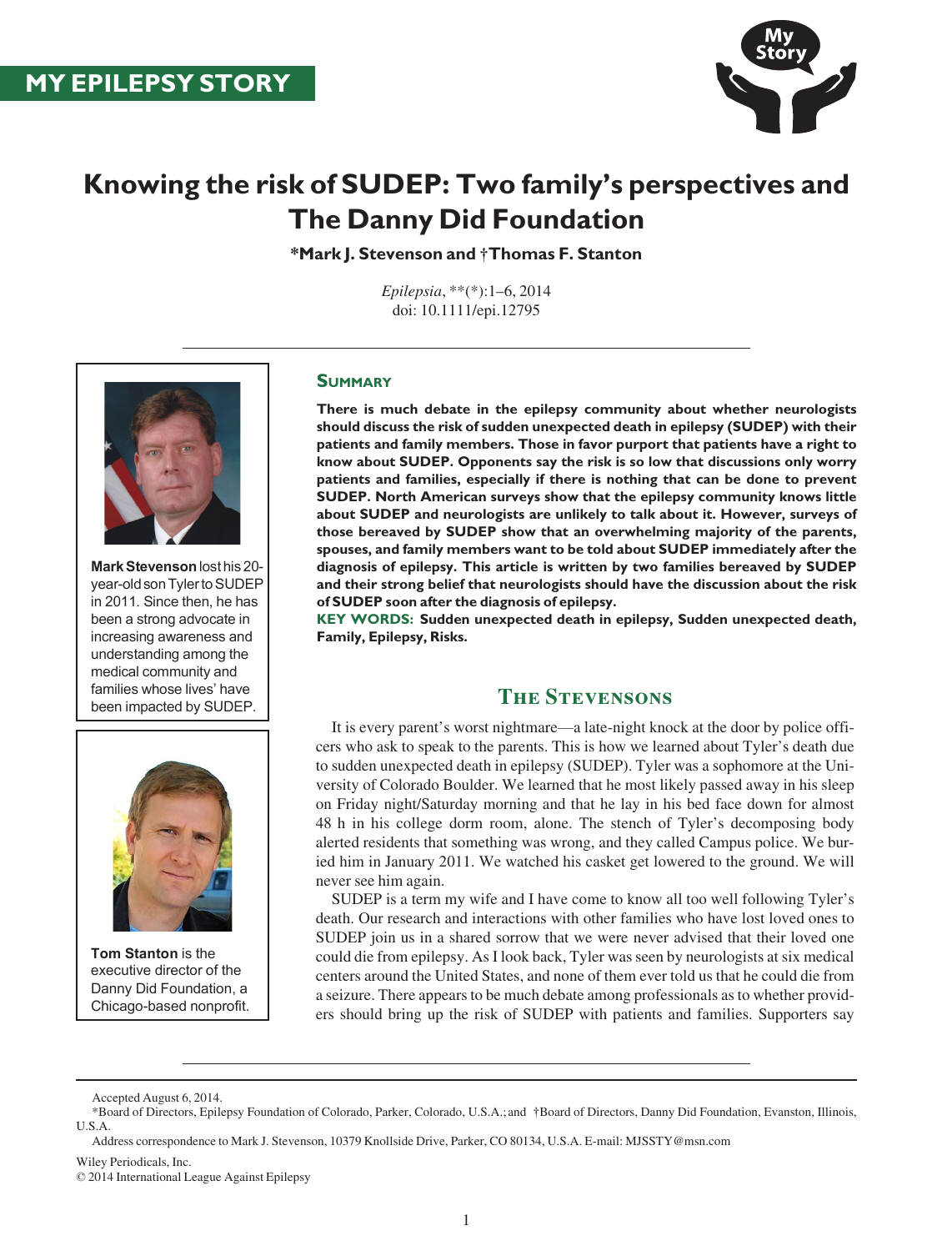#### M. J. Stevenson and T. F. Stanton

"yes" and compare it to sudden infant death syndrome (SIDS). Supporters also say that SUDEP should be presented in a nonalarming manner, and that the risk is low.

In 2013, my wife and I participated in an updated North American study led by Dr. Nair in Toronto. Parents who lost loved ones to SUDEP and parents whose living children had epilepsy were interviewed. The structured interviews included questions about if, when, how, and by whom would you want to be told about SUDEP. My wife and I responded similarly, and we both wished that we would have been told by Tyler's first child neurologist in the first one to two visits. In retrospect, it is perplexing that during Tyler's first appointment, the child neurologist talked about brain surgery. Brain surgery is not alarming to a parent? We wish that we would have been told about the incidence of SUDEP and the risk factors involved. Would this have made a difference? I believe, yes! In between Tyler's freshman and sophomore years at college, he asked to have a dorm room by himself. We reluctantly agreed, but if we would have known about SUDEP beforehand, we would have never let him room alone. We also lost the opportunity to provide Tyler with seizure-monitoring devices. Instead, we learned about SUDEP after Tyler died, as have many other parents of sons and daughters with epilepsy. This is a horrible way for a parent to learn about SUDEP.

There is little evidence on the advisability of discussing the risk of SUDEP with patients and their families. Those against this position argue that harm, or at the very least, distress, might ensue, with no subsequent effect on risk reduction. Their position is that SUDEP is ill understood and cannot be prevented. Some are concerned that the physician might be legally liable in the event of death for not having discussed this issue with the patient or parents.<sup>1</sup> They also argue for the right to not know. Some hold the view that patients with mild epilepsy are at very low risk, and that discussions should be reserved for those with severe epilepsy.<sup>1</sup> In reviewing the literature, we see now that Tyler was in the high risk category for SUDEP: seizures at night in his sleep; tonic–clonic seizures; lack of seizure control with his current antiepileptic drugs (AEDs); young, male with epilepsy diagnosis at a young age; failed surgery; and multiple medication changes.

#### The Stantons

On Saturday morning December 12, 2009, I was on a gym floor, at a common early morning practice in my role as an assistant basketball coach at a local high school. I'd received several phone calls from my older brother Mike, which was unusual for the time of day. When I called him back, he could barely speak. All he could muster was, "Danny is dead." His son, my nephew, had been found lifeless in his bottom bunk bed by his older brother John. It was just a few months before Danny's 5th birthday.

A parent's most critical role is to ensure the safety of their children. Because they did not know the full spectrum of risks that his epilepsy presented, including SUDEP, Danny's parents were not sufficiently informed to be able to make the best possible decisions for his health and safety. Doctors talk about the various risks that accompany seizures on a regular basis—relative to swimming, bathing, driving, and the possibility of head trauma. To omit the single most significant risk a person can face, death, is unconscionable, particularly when SUDEP is described by the National Institutes of Health (NIH) as the most common form of epilepsy-related  $death<sup>2</sup>$  It is impossible to know if being informed about SUDEP would have prevented Danny's death. Danny's parents felt a great sense of betrayal and anger at not being told. That is the aftermath when you feel you have been robbed of an entire lifetime of opportunities with your son.



Danny with his uncle Tom.

While it is a mantra, information is power. During the first or second visit with their neurologist, Danny's parents wish that their doctor had said to them, "We know your son is only experiencing his seizures during sleep. Nocturnal seizures are one of the factors that increase his risk for something called sudden unexpected death in epilepsy death, or SUDEP. There is no known 100% prevention for SUDEP, but watchfulness and early intervention—being present during or just after his seizure—will be a big advantage for Danny and could reduce the risk. Here is some more information on SUDEP that you can read about."

Most parents are not seeking a drawn out conversation about SUDEP. They simply do not want SUDEP to be left entirely out of the conversation. Acting as though parents are incapable of digesting "scary" information is an inappropriate and minimizing tact. But when a parent is flying blind, they are powerless to protect their child. When a doctor provides that information in an open and honest way, it builds trust and respect, and offers parents the opportunity to make informed decisions.

In 2010, Danny's parents founded the Danny Did Foundation. The name comes from the last sentence of Danny's obituary, written by his dad: "Please go and enjoy your life. Danny did." The mission of the foundation is to prevent deaths caused by seizures, and to enhance communication between doctors and families regarding the risk of SUDEP. The aim is not to cause fear or stress, but to empower parents and adults with epilepsy with the knowledge to make informed decisions. Danny Did believes that information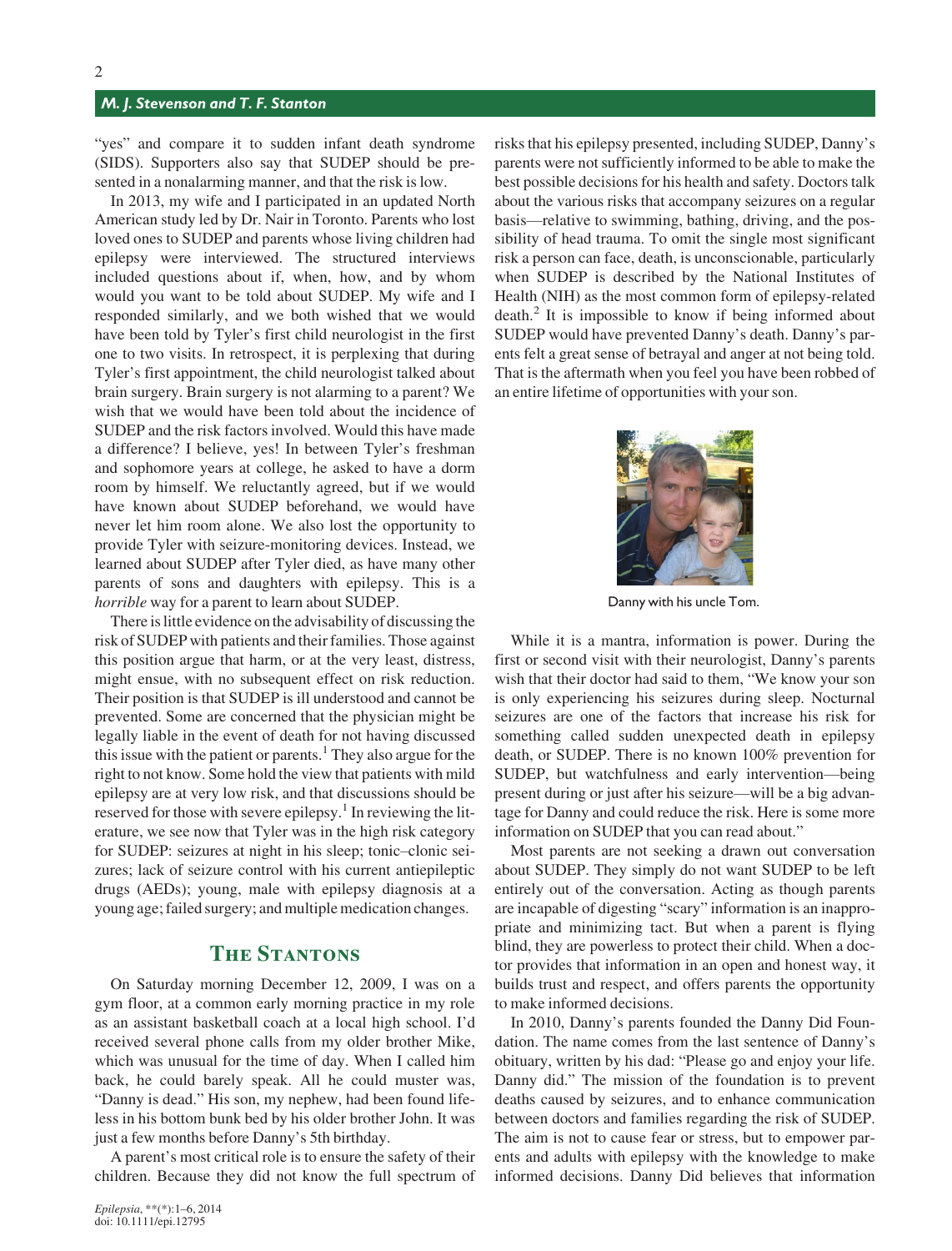we were told when William died as a result of we were told when William died as a result of People do not die from epilepsy. That is what People do not die from epilepsy. That is what people can die as result of a seizure. I wish I people can die as result of a seizure. I wish I a seizure in 1988. So now we know that a seizure in 1988. So now we know that had known that when William died.... had known that when William died.... ennifer Preston Jennifer Preston

article about epilepsy it hit me: Eric had died article about epilepsy it hit me: Eric had died explained SUDEP to him he said 'oh, we've explained SUDEP to him he said 'oh, we've SUDEP was never raised. While reading an coroner my son's cause of death. When I saved Eric's life? Possibly yes, possibly no. SUDEP was never raised. While reading an Clearly, SUDEP is underreported. If I had from SUDEP. As a father I had to tell the Clearly, SUDEP is underreported. If I had been made aware of SUDEP could I have saved Eric's life? Possibly yes, possibly no. coroner my son's cause of death. When I from SUDEP. As a father I had to tell the had 3 or 4 similar cases in the past year'. been made aware of SUDEP could I have had 3 or 4 similar cases in the past year'. But without being told I wasn't given a But without being told I wasn't given a Steve Wulchin Steve Wulchin chance.

sleepovers and school camps? Would we tell sleepovers and school camps? Would we tell No one ever told us she could die from this, nor have we even heard of SUDEP till after known this, would we have allowed her to No one ever told us she could die from this, nor have we even heard of SUDEP till after her death. I often ponder, should we have known this, would we have allowed her to her death. I often ponder, should we have experience all those childhood joys of experience all those childhood joys of another family with a child who had another family with a child who had epilepsy? Of course we would. epilepsy? Of course we would. Geoff and Wendy Leigh Geoff and Wendy Leigh

had never heard of. Like most parents in my had never heard of. Like most parents in my The cause of death was SUDEP: something I The cause of death was SUDEP; something I position, I wondered if I had done enough. position, I wondered if I had done enough. What could I have done differently? What could I have done differently? Ross Sheridan Ross Sheridan

become therapeutic on his medication, Henry become therapeutic on his medication, Henry A few months after his fourth birthday, he had a seizure that was not associated with a fever a seizure that was not associated with a fever. our story publically to raise awareness of the our story publically to raise awareness of the A few months after his fourth birthday, he had died in his sleep from SUDEP. I have shared died in his sleep from SUDEP. I have shared need for research as well as the need for complete and before he had a chance to need for research as well as the need for complete and before he had a chance to providers to discuss SUDEP with their providers to discuss SUDEP with their Before his epilepsy workup was even Before his epilepsy workup was even Gardiner Lapham Gardiner Lapham patients.

what SUDEP was. When asked (neurologist), what SUDEP was. When asked (neurologist), Erin's death certificate. The hospital had not Erin's death certificate. The hospital had not first heard of SUDEP when it appeared on Internet for death in epilepsy and discover routinely inform about SUDEP because he Internet for death in epilepsy and discover routinely inform about SUDEP because he I first heard of SUDEP when it appeared on he explained that his practice was not to he explained that his practice was not to contacted us, and we had to search the didn't want to cause distress and there contacted us, and we had to search the didn't want to cause distress and there was nothing Erin could have done. was nothing Erin could have done. anet Casey Janet Casey

We thought she had her whole life ahead of her. We thought she had her whole life ahead of her. was 13 years old; we knew nothing of SUDEP. was 13 years old; we knew nothing of SUDEP. She had been diagnosed (epilepsy) when she She had been diagnosed (epilepsy) when she Denise Brown Denise Brown

the heaven's name was SUDEP? We continue to the heaven's name was SUDEP? We continue to aneurysm, heart attack, or maybe sleep apnea. requested further testing. Her autopsy report indicated the likely cause was SUDEP. What in mourn our loss. Kristy's twin is still angry that indicated the likely cause was SUDEP. What in At first, we thought she may have died from an aneurysm, heart attack, or maybe sleep apnea. requested further testing. Her autopsy report mourn our loss. Kristy's twin is still angry that At first, we thought she may have died from an The initial autopsy was inconclusive. We The initial autopsy was inconclusive. We we weren't told about SUDEP. we weren't told about SUDEP. anine Mifsud Janine Mifsud

Six weeks later we learned that Kristen had died from epilepsy. How could she possibly just die? Six weeks later we learned that Kristen had died from epilepsy. How could she possibly just die? fatal. Nobody warned me of the risk of SUDEP fatal. Nobody warned me of the risk of SUDEP and now my daughter and grandson are lost I did not know that having epilepsy could be and now my daughter and grandson are lost I did not know that having epilepsy could be Father of Kristen Father of Kristen forever.

3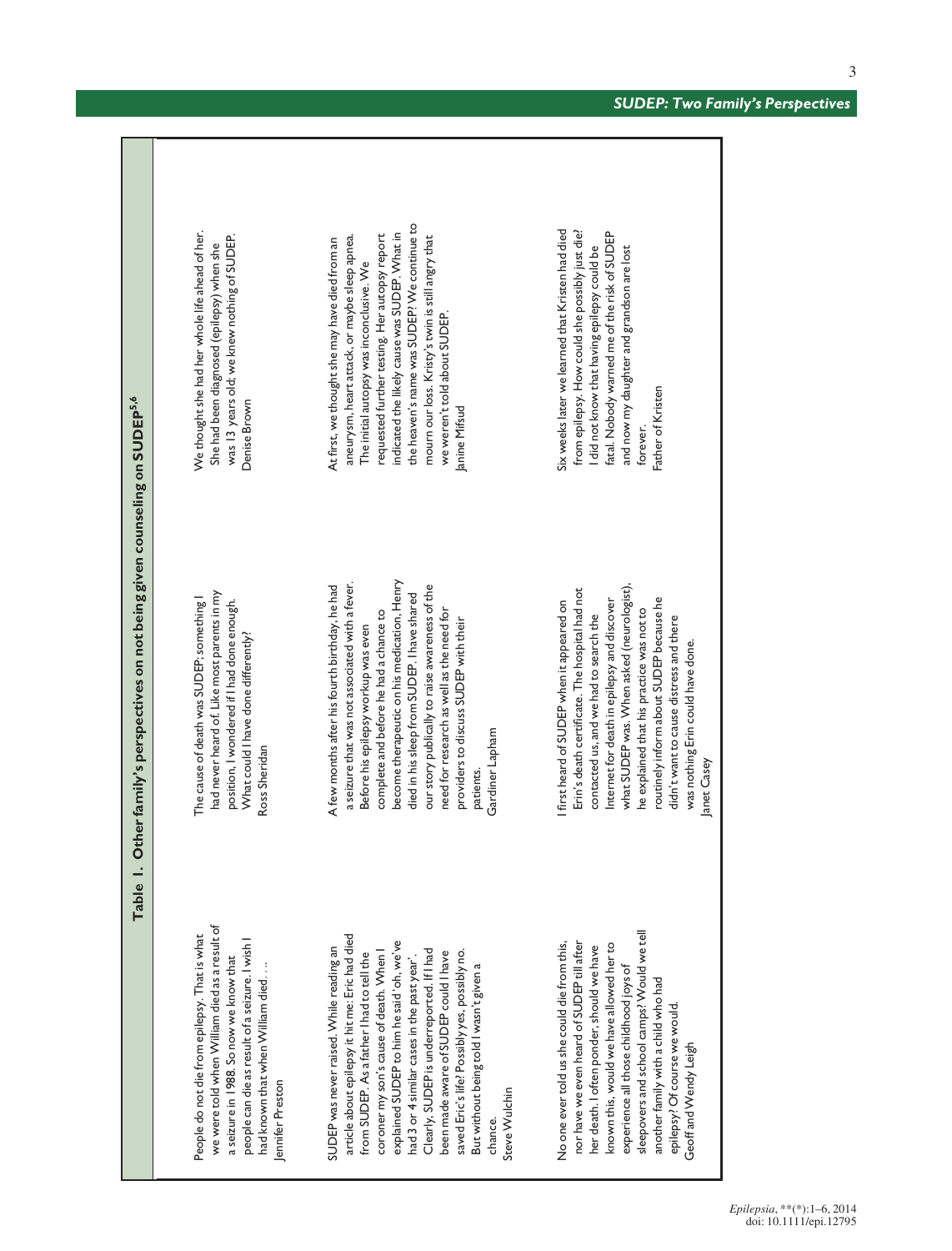Table 1. Continued. Table 1. Continued.

> We, and Jordan, spent a lot of time researching We, and Jordan, spent a lot of time researching victim to SUDEP! We are left with the 'whys victim to SUDEP! We are left with the 'whys and hows' and many unanswered questions. Then the horrific day of November 2, 2010, and hows' and many unanswered questions. learned of SUDEP from two lines of text in some hospital literature. It was classified as Then the horrific day of November 2, 2010, learned of SUDEP from two lines of text in some hospital literature. It was classified as only 12 months after her first seizure, we only 12 months after her first seizure, we 'rare' and didn't seem to apply to Jordan. 'rare' and didn't seem to apply to Jordan. epilepsy on the internet and eventually epilepsy on the internet and eventually found Jordan face down in her bed, found Jordan face down in her bed, Deb and Dave Fawcett Deb and Dave Fawcett

Bereaved, and we believe the work they do in The exact cause of death is unknown as of yet; Bereaved, and we believe the work they do in The exact cause of death is unknown as of yet; providing support to families, is invaluable. providing support to families, is invaluable. however the signs point to SUDEP. The however the signs point to SUDEP. The raising awareness about SUDEP and in family has been supported by Epilepsy raising awareness about SUDEP and in family has been supported by Epilepsy The Dattani Family The Dattani Family

We pushed for a referral to a pediatrician who There was no mention of SUDEP. Three days We pushed for a referral to a pediatrician who seizures in addition to migraine and arranged There was no mention of SUDEP. Three days thought that Becky might be having epileptic seizures in addition to migraine and arranged thought that Becky might be having epileptic SUDEP. . . and the horror associated with it. SUDEP...and the horror associated with it. the coroner's office. Some Web searching uncovered the Epilepsy Bereaved website time in the form of passing reference from time in the form of passing reference from the coroner's office. Some Web searching unexpected death in epilepsy for the first uncovered the Epilepsy Bereaved website unexpected death in epilepsy for the first for her to undergo EEG and MRI scans. after her death we heard about sudden for her to undergo EEG and MRI scans. after her death we heard about sudden and our first viewing of the acronym and our first viewing of the acronym Parents of Becky Parents of Becky

through my own research on the Internet, of through my own research on the Internet, of its under reporting on death certificates. No its under reporting on death certificates. No asked the coroner to consider SUDEP as a I asked the coroner to consider SUDEP as a possible cause of death having learnt, doctor had mentioned SUDEP to me. doctor had mentioned SUDEP to me. possible cause of death having learnt, Alaine Morrison Alaine Morrison

Autopsy results were consistent with SUDEP. We Autopsy results were consistent with SUDEP. We were stunned and confused. What was SUDEP? child but to feel Christopher did not have all the child but to feel Christopher did not have all the were stunned and confused. What was SUDEP? How could this have happened? Would it have information may have saved his life... what do How could this have happened? Would it have SUDEP? There is nothing worse than losing a made a difference if Christopher knew about information may have saved his life...what do made a difference if Christopher knew about SUDEP? There is nothing worse than losing a decisions makes it especially cruel. He didn't decisions makes it especially cruel. He didn't information he needed to make informed information he needed to make informed have a level playing field. Knowing this have a level playing field. Knowing this you do with that? you do with that? eanne Donalty Jeanne Donalty

doctors were as shocked by her death as we were. doctors were as shocked by her death as we were. a doctor about six weeks before her death. Her never considered SUDEP as a risk. Jane last saw a doctor about six weeks before her death. Her believe the six or seven she saw over the years never considered SUDEP as a risk. Jane last saw believe the six or seven she saw over the years Generally Jane's doctors were fantastic and I Generally Jane's doctors were fantastic and David McLachlan David McLachlan

4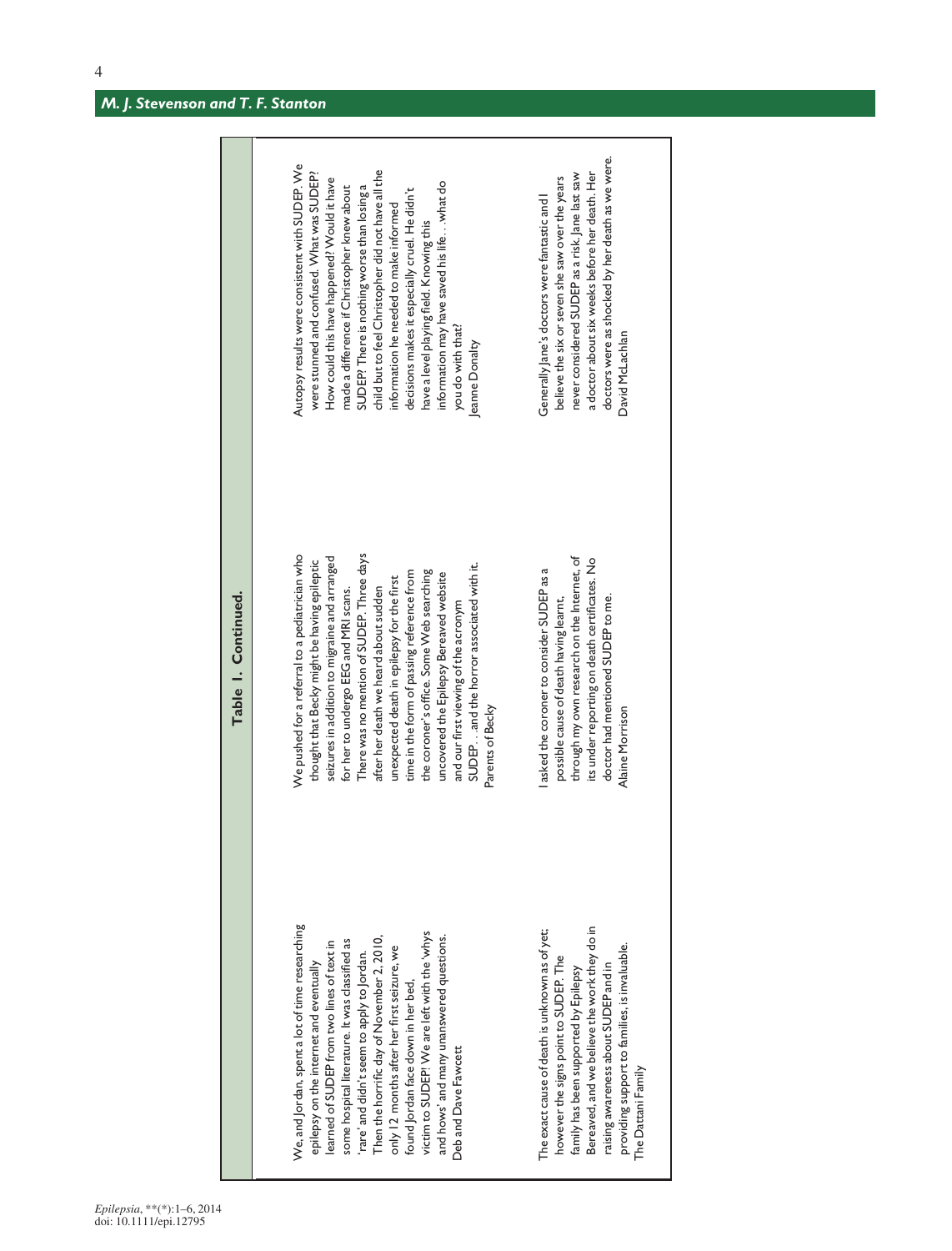about SUDEP should optimally come from a doctor, but until that is common practice, the foundation works to fill the communication gap by raising awareness about SUDEP, in both the epilepsy community and mainstream society. The foundation also shares information about monitoring devices and technologies that can help to enable early intervention when seizure activity occurs. To date, Danny Did has helped families spanning 47 states and 6 countries gain access to these resources. The foundation is a continuation of Danny's place in the world, and through it, he continues to help others and spread happiness as he would if he were alive today.

## THE LITERATURE

The incidence of SUDEP ranges from 0.09 to 0.35 per 1,000 person years, and in epilepsy surgery candidates or patients who continue to have seizures after surgery, the incidence ranges from 6.3 to 9.3 per  $1,000$  person years.<sup>1</sup> It is widely known that SUDEP is underreported in this country due to the lack of awareness, lack of mention of epilepsy on death certificates, and the different coroner/medical examiner systems in each state. We believe that the discussion about SUDEP should follow how parents learn about SIDS. Before the Back-to-Sleep public health campaign in the 1980s, the SIDS rate was 3 in 2,000 live births. After the campaign, the SIDS rate is now 1 in 2,000 live births. $3$ The most dramatic decline in SIDS occurred in the years immediately following the first nonprone sleep recommendation, which is directly attributed to population-based interventions.<sup>4</sup> Once the pediatricians got onboard the Back-to-Sleep campaign, the number of deaths decreased dramatically.

When we started researching SUDEP, we were very disheartened about the lack of education, awareness, and support for those bereaved by SUDEP. The coroner and the death investigator did not know about SUDEP. More people are diagnosed in this country each year with epilepsy than with multiple sclerosis, cerebral palsy, muscular dystrophy and Parkinson's combined—yet epilepsy receives fewer federal dollars per patient than each of these neurologic conditions.<sup>2</sup> People are dying from seizures due to accidents, status epilepticus, suicide, and most commonly, SUDEP, but the medical community is only just starting to warn patients and families of this potential risk of SUDEP. In 2005, Canada, the United Kingdom, Australia, and other European countries were far ahead of the United States in SUDEP research and awareness.<sup>5</sup>

People should be aware of the publications "Sudden Unexpected Death in Epilepsy: The Global Conversation"<sup>5</sup> and "Sudden Unexpected Death in Epilepsy: Continuing the Global Conversation." <sup>6</sup> They are a compilation of international articles on SUDEP research interwoven with 25 personal stories of sons and daughters, ages infant to middle age, lost to SUDEP. In 23 of the 25 family stories shared,

the parent stated that no one ever told them about SUDEP prior to the death of their son or daughter (Table 1). The American Epilepsy Society (AES) and Epilepsy Foundation joint task force on SUDEP recommended educating all people with epilepsy about SUDEP as part of their overall education about the harm of seizures, except in rare extenuating circumstances.<sup>7</sup> They also suggested investigating methods to determine when and how to best inform patients about SUDEP and creating standardized and widely available education material.<sup>7</sup>

In a Canadian survey, 56% of Canadian pediatricians were aware that children with epilepsy were at increased risk of SUDEP.<sup>8</sup> In discussions about doctors talking to their patients about SUDEP, the range of barriers were discussed, including perceived lack of significant risk, belief that the risk could not be influenced, not yet having established a doctor–patient relationship, risk–benefit ratio against disclosure, lack of time, insufficient information/ knowledge of SUDEP, lack of support network for the patient, and SUDEP information being available from other sources.<sup>8</sup>

In a study of 36 parents of 21 children with epilepsy, and one-to-one interviews with six parents of four children who had died suddenly, there was unanimity among parents in favor of disclosure, generally at the time of diagnosis. This could be through face-to-face discussion with the pediatric neurologist, with support from other health care professionals, and backed up by pamphlets and reliable Internet resources.<sup>9</sup>

Another study revealed that a physician's duty includes education and counseling of patients regarding their condition and prognosis, and this includes truth-telling.<sup>10</sup> It concluded that worries about catastrophic psychological harm from SUDEP disclosure were unfounded in the literature. There was evidence for benefit of disclosing "bad news" or uncertainty that allows for adjustment and adaptation. Highlighted in the study was the importance of a caring, emotionally supportive physician. The conclusions were that it was not a question of "if" but "how" SUDEP is discussed, and stressed the need to tailor information to the individual patient or family. Exceptions to disclosure where the disclosure would be harmful for the rare patient with unique, cultural, physiologic, or social contexts.<sup>10</sup>



The Stevensons; Tyler is on the far right.